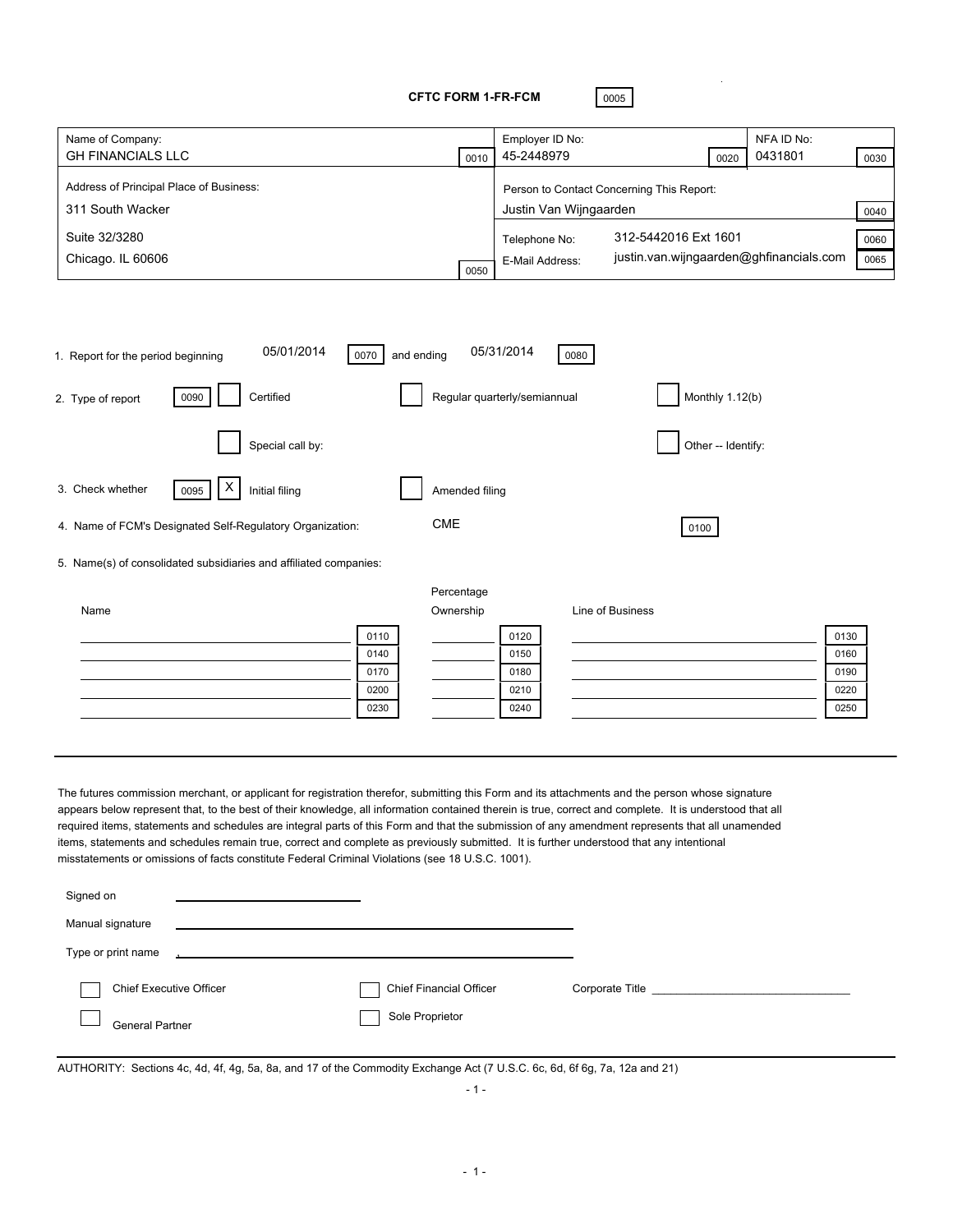|    | Name of Company:<br><b>GH FINANCIALS LLC</b> |                                  | Employer ID No:<br>45-2448979 |             |      | NFA ID No:<br>0431801 |      |
|----|----------------------------------------------|----------------------------------|-------------------------------|-------------|------|-----------------------|------|
|    |                                              | CFTC FORM 1-FR-FCM               |                               |             |      |                       |      |
|    |                                              | STATEMENT OF FINANCIAL CONDITION |                               |             |      |                       |      |
|    |                                              | AS OF 5/31/2014                  |                               |             |      |                       |      |
|    |                                              | <b>Assets</b>                    |                               |             |      |                       |      |
|    |                                              | Current                          |                               | Non-Current |      | <b>Total</b>          |      |
| 1. | Funds segregated or in separate accounts     |                                  |                               |             |      |                       |      |
|    | pursuant to the CEAct and the Regulations    |                                  |                               |             |      |                       |      |
|    | U.S. exchanges (page 11, line 13)<br>Α.      | \$29,065,499                     | 1000                          |             |      | \$29,065,499          | 1005 |
|    | Dealer options (page 12, line 2.C.)<br>В.    | 0                                | 1010                          |             |      | 0                     | 1015 |
|    | Foreign exchanges (page 14, line 8)<br>C.    | 620,584                          | 1020                          | \$0         | 1025 | 620,584               | 1030 |
|    | Cleared Swaps (page 15, line 13)<br>D.       | 0                                | 1022                          | $\mathbf 0$ | 1027 | \$0                   | 1032 |
|    | (Do not duplicate line 1. assets below)      |                                  |                               |             |      |                       |      |
| 2. | Cash                                         | 2,669,413                        | 1040                          | 150,590     | 1045 | 2,820,003             | 1050 |
| 3. | Securities, at market value                  |                                  |                               |             |      |                       |      |
|    | Firm owned<br>А.                             | 0                                | 1055                          | 0           | 1060 | 0                     | 1065 |
|    | Noncustomer-owned<br>В.                      | 0                                | 1070                          |             |      | 0                     | 1075 |
|    | Individual partners' and member's<br>C.      |                                  |                               |             |      |                       |      |
|    | security accounts                            | 0                                | 1090                          |             |      | 0                     | 1095 |
|    | Stock in clearing organizations<br>D.        | 0                                | 1100                          | 0           | 1105 | $\mathbf 0$           | 1110 |
|    |                                              |                                  |                               |             |      |                       |      |
| 4. | Securities purchased under resale agreements | 0                                | 1115                          | 0           | 1120 | 0                     | 1125 |
| 5. | Receivables from and deposits with U.S.      |                                  |                               |             |      |                       |      |
|    | derivatives clearing organizations           |                                  |                               |             |      |                       |      |
|    | Margins<br>А.                                | 10,659,341                       | 1130                          |             |      | 10,659,341            | 1135 |
|    | Settlement receivable<br>В.                  | 93,206                           | 1140                          |             |      | 93,206                | 1145 |
|    | Guarantee deposits<br>C.                     | 4,395,894                        | 1150                          |             |      | 4,395,894             | 1155 |
|    | Long options value<br>D.                     | 131,820                          | 1157                          |             |      | 131,820               | 1158 |
| 6. | Receivables from and deposits with foreign   |                                  |                               |             |      |                       |      |
|    | commodity clearing organizations             |                                  |                               |             |      |                       |      |
|    | Margins<br>Α.                                | 0                                | 1160                          | 0           | 1165 | 0                     | 1170 |
|    | В.<br>Settlement receivable                  | 0                                | 1175                          |             |      | 0                     | 1180 |
|    | C.<br>Guarantee deposits                     | $\Omega$                         | 1182                          | 0           | 1185 | $\Omega$              | 1190 |
|    | Long options value<br>D.                     | 0                                | 1191                          | 0           | 1192 | 0                     | 1193 |
| 7. | Receivables from registered FCMs             |                                  |                               |             |      |                       |      |
|    | Net liquidating equity<br>Α.                 | 0                                | 1195                          | 0           | 1200 | 0                     | 1205 |
|    | В.<br>Security deposits                      |                                  |                               | 0           | 1210 | 0                     | 1215 |
|    | С.<br>Other                                  | 0                                | 1220                          | 0           | 1225 | 0                     | 1230 |
|    |                                              |                                  |                               |             |      |                       |      |
| 8. | Receivables from foreign commodity brokers   |                                  |                               |             |      |                       |      |
|    | Net liquidating equity<br>Α.                 | 0                                | 1235                          | 0           | 1240 | 0                     | 1245 |
|    | В.<br>Security deposits                      |                                  |                               | 0           | 1250 | 0                     | 1255 |
|    | C.<br>Other                                  | 0                                | 1260                          | 0           | 1265 | 0                     | 1270 |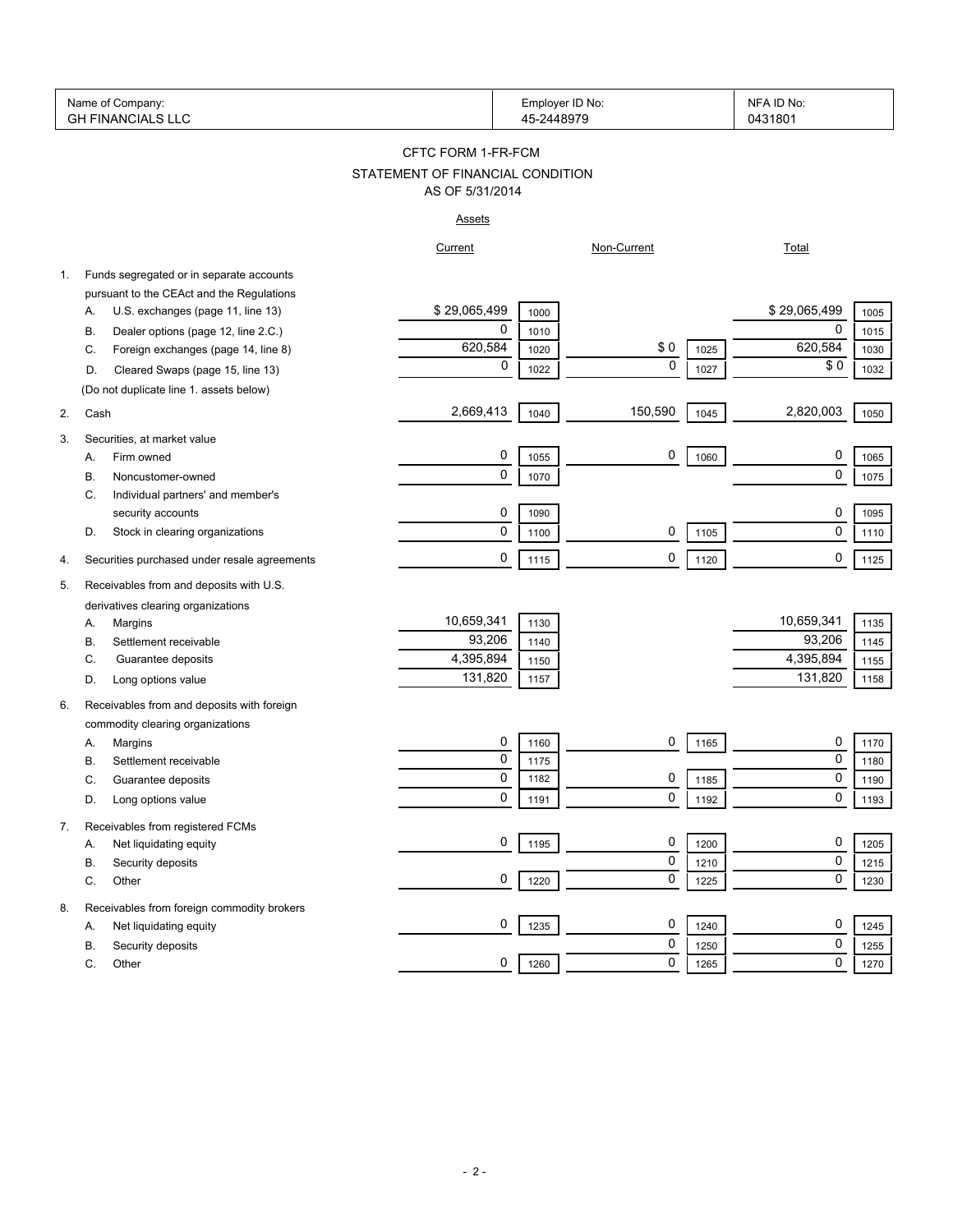| 9.  | Receivables from traders on U.S.                                 |              |      |             |      |              |      |
|-----|------------------------------------------------------------------|--------------|------|-------------|------|--------------|------|
|     | commodity exchanges<br>Customer debit and deficit accounts<br>Α. | 0            | 1275 | 0           | 1280 | 0            | 1285 |
|     | Noncustomer and proprietary accounts<br>В.                       | $\mathbf 0$  | 1290 | 0           | 1295 | $\mathbf 0$  | 1300 |
|     | Other<br>C.                                                      | $\mathbf 0$  | 1305 | 0           | 1310 | $\mathbf 0$  | 1315 |
|     | Allowance for doubtful accounts<br>D.                            |              |      | 0           | 1320 | $\mathbf 0$  | 1325 |
|     |                                                                  |              |      |             |      |              |      |
| 10. | Receivables from traders on foreign                              |              |      |             |      |              |      |
|     | boards of trade                                                  |              |      |             |      |              |      |
|     | Customer debit and deficit accounts<br>Α.                        | 0            | 1330 | 0           | 1335 | 0            | 1340 |
|     | Noncustomer and proprietary accounts<br>B                        | 0            | 1345 | 0           | 1350 | $\mathbf 0$  | 1355 |
|     | Other<br>C.                                                      | 0            | 1360 | 0           | 1365 | $\mathbf 0$  | 1370 |
|     | Allowance for doubtful accounts<br>D.                            |              |      | 0           | 1375 | $\mathbf 0$  | 1380 |
| 11. | Inventories of cash commodities, raw materials,                  |              |      |             |      |              |      |
|     | work in progress and finished goods                              |              |      |             |      |              |      |
|     | Covered<br>Α.                                                    | 0            | 1385 | 0           | 1390 | 0            | 1395 |
|     | В.<br>Not covered                                                | 0            | 1400 | 0           | 1405 | $\mathbf 0$  | 1410 |
|     |                                                                  |              |      |             |      |              |      |
| 12. | Secured demand notes                                             |              |      |             |      |              |      |
|     | (Value of collateral \$0 [1415]                                  | 0            |      | 0           |      | 0            |      |
|     | Safety factor \$0 [1420])                                        |              | 1425 |             | 1430 |              | 1435 |
| 13. | Other receivables and advances                                   |              |      |             |      |              |      |
|     | Merchandising accounts receivable<br>А.                          | 0            | 1440 | 0           | 1445 | 0            | 1450 |
|     | Notes receivable<br>В.                                           | $\mathbf 0$  | 1455 | 0           | 1460 | $\mathbf 0$  | 1465 |
|     | Commissions and brokerage receivable<br>C.                       | 6,145        | 1470 | 0           | 1475 | 6,145        | 1480 |
|     | Receivables from employees and<br>D.                             |              |      |             |      |              |      |
|     | associated persons                                               | 0            | 1485 | 0           | 1490 | 0            | 1495 |
|     | Advances on cash commodities<br>Е.                               | $\mathbf 0$  | 1500 | 0           | 1505 | $\mathbf 0$  | 1510 |
|     | Dividends and interest<br>F.                                     | $\mathbf 0$  | 1515 | 0           | 1520 | $\mathbf 0$  | 1525 |
|     | Taxes receivable<br>G.                                           | $\mathbf 0$  | 1530 | 0           | 1535 | $\mathbf 0$  | 1540 |
|     | Receivables from subsidiaries and affiliates<br>Н.               | $\mathbf 0$  | 1545 | 0           | 1550 | $\mathbf 0$  | 1555 |
|     | Other (Itemize on a separate page)                               | $\mathbf 0$  | 1560 | 0           | 1565 | $\mathbf 0$  | 1570 |
|     | Allowance for doubtful accounts<br>J.                            |              |      | 0           | 1575 | $\mathbf 0$  | 1580 |
|     | Unrealized gains on forward contracts                            |              |      |             |      |              |      |
| 14. | and commitments                                                  | 0            | 1585 | 0           | 1590 | 0            | 1595 |
|     |                                                                  |              |      |             |      |              |      |
| 15. | Exchange memberships, at cost                                    |              |      |             |      |              |      |
|     | (Market value \$3,058,192 [1600])                                |              |      | 4,262,325   | 1605 | 4,262,325    | 1610 |
| 16. | Investments in subsidiaries                                      | 0            | 1612 | 0           | 1615 | 0            | 1620 |
|     |                                                                  |              |      |             |      |              |      |
| 17. | Plant, property, equipment and capitalized leases                |              |      |             |      |              |      |
|     | (cost net of accumulated depreciation                            |              |      | 164,045     |      | 164,045      |      |
|     | and amortization of \$0 [1625])                                  | 0            | 1630 |             | 1635 |              | 1640 |
| 18. | Prepaid expenses and deferred charges                            |              |      | 22,769      | 1645 | 22,769       | 1650 |
| 19. | Other assets (itemize on separate page)<br>А.                    | 0            | 1655 | 0           | 1660 | 0            | 1665 |
|     | Retail Forex Aggregate Assets<br>В.                              | $\mathbf 0$  | 1657 | 0           | 1662 | 0            | 1667 |
|     |                                                                  |              |      |             |      |              |      |
| 20. | <b>Total Assets</b>                                              | \$47,641,902 | 1670 | \$4,599,729 | 1675 | \$52,241,631 | 1680 |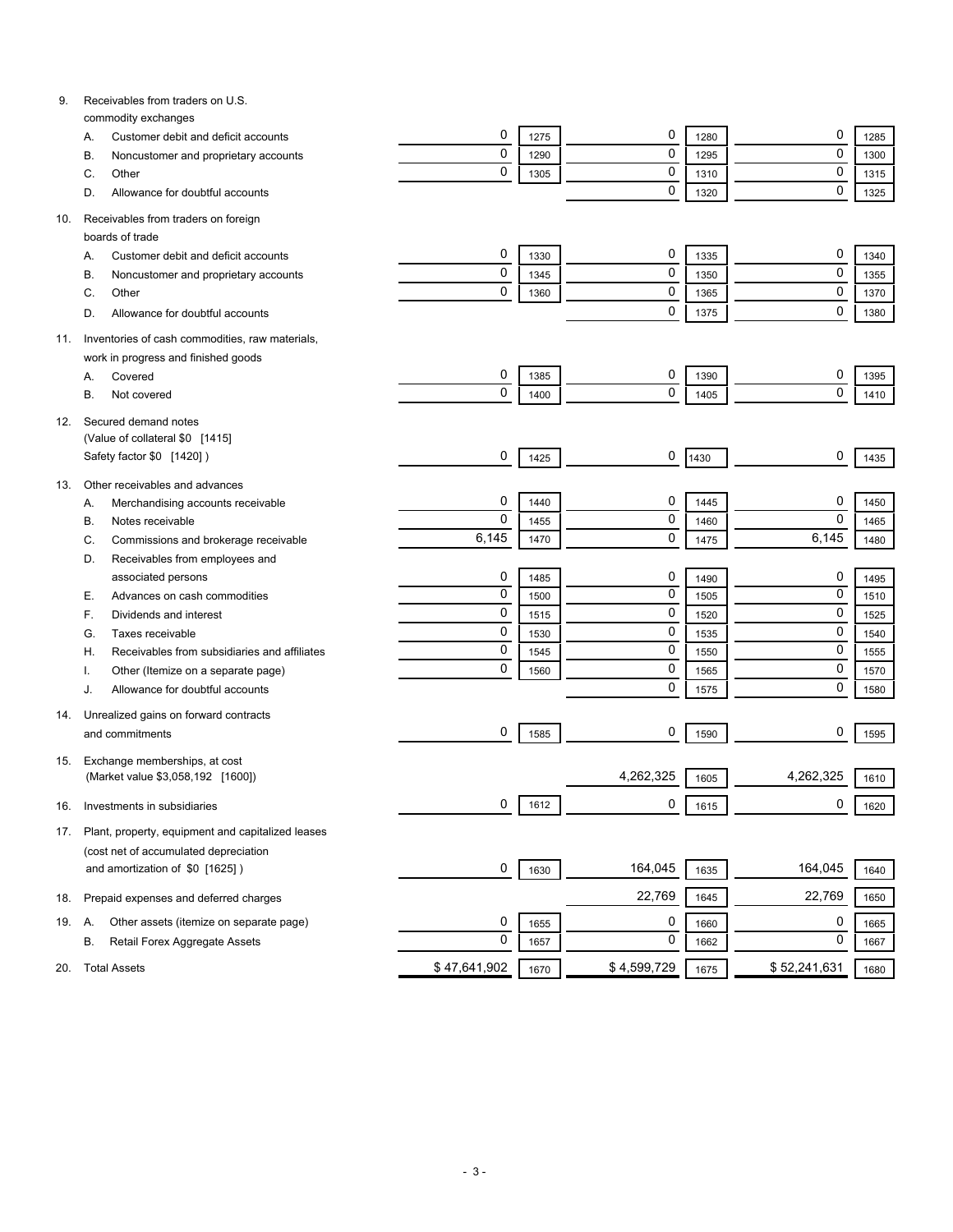| Name of Company:  | Employer ID No: | NFA ID No: |
|-------------------|-----------------|------------|
| GH FINANCIALS LLC | 45-2448979      | 0431801    |

#### CFTC FORM 1-FR-FCM

# STATEMENT OF FINANCIAL CONDITION

AS OF 5/31/2014

### Liabilities & Ownership Equity

### **Liabilities**

| 21. | Payables to banks                                                                              |                          |
|-----|------------------------------------------------------------------------------------------------|--------------------------|
|     | Secured loans<br>A.                                                                            | \$0<br>2000              |
|     | Unsecured loans<br>В.                                                                          | 0<br>2010                |
|     | C.<br>Overdrafts                                                                               | $\mathbf 0$<br>2020      |
| 22. | Equities in commodity accounts                                                                 |                          |
|     | Customers trading on U.S. commodity exchanges<br>Α.                                            | 25,526,407<br>2030       |
|     | Customers trading on foreign exchanges<br>В.                                                   | 354,698<br>2040          |
|     | Customers' dealer options accounts<br>C.                                                       | $\mathbf 0$<br>2050      |
|     | D.<br>Noncustomers' accounts                                                                   | 6,917,591<br>2060        |
|     | Е.<br>General partners' and member's trading accounts (not included in capital)                | 0<br>2070                |
|     | F.<br>Customers trading cleared swaps                                                          | 0<br>2072                |
|     |                                                                                                |                          |
| 23. | Payable to U.S. commodity clearing organizations                                               | 90,750<br>2080           |
|     | Including short option value of \$90,750 [2075]                                                |                          |
| 24. | Payable to foreign commodity clearing organizations                                            | 0<br>2090                |
|     | Including short option value of \$0 [2085]                                                     |                          |
|     |                                                                                                |                          |
| 25. | Payable to registered futures commission merchants                                             | 0<br>2100                |
| 26. | Payable to foreign commodity brokers                                                           | 0<br>2110                |
|     |                                                                                                |                          |
| 27. | Accounts payable, accrued expenses and other payables                                          |                          |
|     | Accounts payable and accrued expenses<br>А.                                                    | 2,869,285<br>2120        |
|     | Salaries, wages, commissions and bonuses payable<br>В.                                         | $\mathbf 0$<br>2130      |
|     | C.<br>Taxes payable                                                                            | 122,089<br>2140          |
|     | Deferred income taxes<br>D.                                                                    | 0<br>2150<br>$\mathbf 0$ |
|     | Е.<br>Security deposits held                                                                   | 2160                     |
|     | F.<br>Advances against commodities                                                             | 0<br>2170                |
|     | Unrealized losses on forward contracts and commitments<br>G.                                   | 0<br>2180                |
|     | Η.<br>Due to subsidiaries and affiliates                                                       | 1,320,081<br>2190        |
|     | Notes, mortgages and other payables due within twelve months<br>Ι.                             | 0<br>2200                |
|     | Obligation to Retail FX Customers<br>J.                                                        | 0<br>2205                |
|     | Κ.<br>Other (itemize on a separate page)                                                       | 0<br>2210                |
| 28. | Notes, mortgages and other payables not due within twelve months of the date of this statement |                          |
|     | Unsecured<br>А.                                                                                | 0<br>2220                |
|     | В.<br>Secured                                                                                  | 0<br>2230                |
|     |                                                                                                |                          |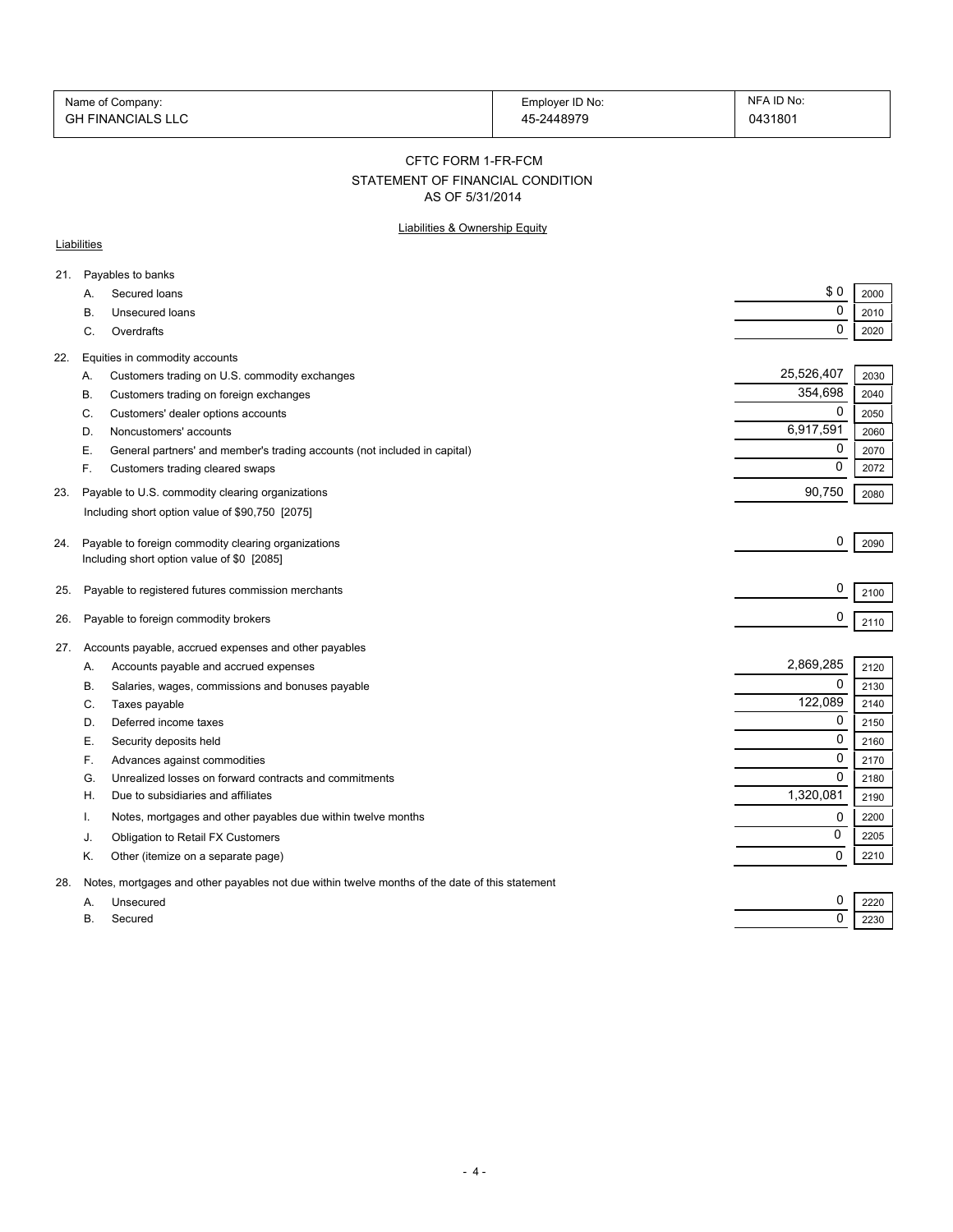| 29. | Securities sold under agreements to repurchase              |              | 2240 |  |
|-----|-------------------------------------------------------------|--------------|------|--|
| 30. | Securities sold not yet purchased, at market value          |              | 2250 |  |
| 31  | Liabilities subordinated to claims of general creditors     |              |      |  |
|     | Subject to a satisfactory subordination agreement<br>Α.     | 8.000.000    | 2260 |  |
|     | Not subject to a satisfactory subordination agreement<br>В. |              | 2270 |  |
| 32. | Total liabilities                                           | \$45,200,901 | 2280 |  |

### Ownership Equity

| 34.<br>Partnership or Limited Liability Company<br>\$7,040,730<br>Partnership or LLC contributed and retained capital<br>2510<br>А.<br>Additional capital per partnership or membership agreement<br>В.<br>0<br>(equities in partners' or members' trading accounts, etc.)<br>2515<br>\$7,040,730<br>C.<br>Total<br>2520<br>35.<br>Corporation<br>\$0<br>Preferred stock<br>2530<br>А.<br>0<br>В.<br>Common stock<br>2535<br>0<br>Additional paid in capital<br>C.<br>2540<br>Retained earnings<br>D.<br>2545<br>\$0<br>Е.<br>Subtotal<br>2550<br>0<br>Less: capital stock in treasury<br>F.<br>2555<br>\$0<br>G.<br>Total<br>2560<br>\$7,040,730<br>36.<br>Total ownership equity (line 33, 34.C. or 35.G) | 33. | Sole proprietorship | \$0 | 2500 |      |
|-------------------------------------------------------------------------------------------------------------------------------------------------------------------------------------------------------------------------------------------------------------------------------------------------------------------------------------------------------------------------------------------------------------------------------------------------------------------------------------------------------------------------------------------------------------------------------------------------------------------------------------------------------------------------------------------------------------|-----|---------------------|-----|------|------|
|                                                                                                                                                                                                                                                                                                                                                                                                                                                                                                                                                                                                                                                                                                             |     |                     |     |      |      |
|                                                                                                                                                                                                                                                                                                                                                                                                                                                                                                                                                                                                                                                                                                             |     |                     |     |      |      |
|                                                                                                                                                                                                                                                                                                                                                                                                                                                                                                                                                                                                                                                                                                             |     |                     |     |      |      |
|                                                                                                                                                                                                                                                                                                                                                                                                                                                                                                                                                                                                                                                                                                             |     |                     |     |      |      |
|                                                                                                                                                                                                                                                                                                                                                                                                                                                                                                                                                                                                                                                                                                             |     |                     |     |      |      |
|                                                                                                                                                                                                                                                                                                                                                                                                                                                                                                                                                                                                                                                                                                             |     |                     |     |      |      |
|                                                                                                                                                                                                                                                                                                                                                                                                                                                                                                                                                                                                                                                                                                             |     |                     |     |      |      |
|                                                                                                                                                                                                                                                                                                                                                                                                                                                                                                                                                                                                                                                                                                             |     |                     |     |      |      |
|                                                                                                                                                                                                                                                                                                                                                                                                                                                                                                                                                                                                                                                                                                             |     |                     |     |      |      |
|                                                                                                                                                                                                                                                                                                                                                                                                                                                                                                                                                                                                                                                                                                             |     |                     |     |      |      |
|                                                                                                                                                                                                                                                                                                                                                                                                                                                                                                                                                                                                                                                                                                             |     |                     |     |      |      |
|                                                                                                                                                                                                                                                                                                                                                                                                                                                                                                                                                                                                                                                                                                             |     |                     |     |      |      |
|                                                                                                                                                                                                                                                                                                                                                                                                                                                                                                                                                                                                                                                                                                             |     |                     |     |      |      |
|                                                                                                                                                                                                                                                                                                                                                                                                                                                                                                                                                                                                                                                                                                             |     |                     |     |      | 2570 |

37. Total liabilities and ownership equity (add lines 32 and 36) \$52,241,631 \$52,241,631 3580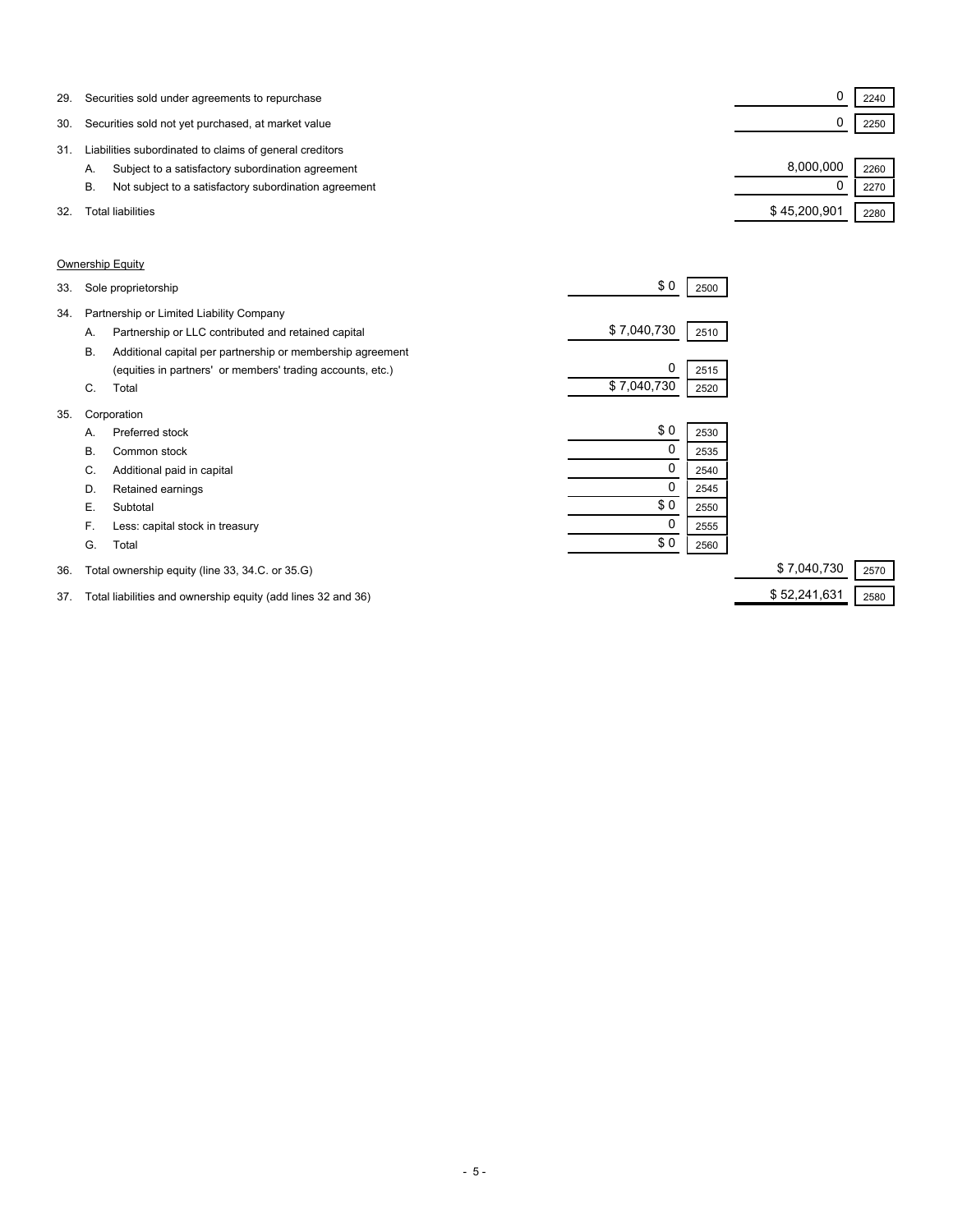| Name<br>∶ompanv:           | Employer ID No:<br>ᆸ… | No<br>NĿ                      |
|----------------------------|-----------------------|-------------------------------|
| ឹட<br>∙INA<br>.<br>σΓ<br>└ | 10070                 | 180<br>$\overline{101}$<br>۱4 |

### CFTC FORM 1-FR-FCM STATEMENT OF SEGREGATION REQUIREMENTS AND FUNDS IN SEGREGATION FOR CUSTOMERS TRADING ON U.S. COMMODITY EXCHANGES

AS OF 5/31/2014

| <b>SEGREGATION REQUIREMENTS (Section 4d(2) of the CEAct)</b>                                                                                                                                                                                                                      |                                     |                                 |                      |
|-----------------------------------------------------------------------------------------------------------------------------------------------------------------------------------------------------------------------------------------------------------------------------------|-------------------------------------|---------------------------------|----------------------|
| Net ledger balance<br>1.<br>Cash<br>А.<br>В.<br>Securities (at market)                                                                                                                                                                                                            |                                     | \$23,799,194<br>0               | 5000<br>5010         |
| 2.<br>Net unrealized profit (loss) in open futures contracts traded on a contract market                                                                                                                                                                                          |                                     | 1,996,327                       | 5020                 |
| 3.<br>Exchange traded options<br>Market value of open option contracts purchased on a contract market<br>Α.<br>В.<br>Market value of open option contracts granted (sold) on a contract market                                                                                    |                                     | 391,229<br>(660, 343)           | 5030<br>5040         |
| Net equity (deficit) (add lines 1, 2, and 3)<br>4.                                                                                                                                                                                                                                |                                     | \$25,526,407                    | 5050                 |
| Accounts liquidating to a deficit and accounts with<br>5.<br>debit balances - gross amount<br>Less: amount offset by customer owned securities<br>Amount required to be segregated (add lines 4 and 5)<br>6.                                                                      | \$0<br>5060<br>$\mathbf{0}$<br>5070 | 0<br>\$25,526,407               | 5080<br>5090         |
| <b>FUNDS IN SEGREGATED ACCOUNTS</b>                                                                                                                                                                                                                                               |                                     |                                 |                      |
| Deposited in segregated funds bank accounts<br>7.<br>Cash<br>А.<br>Securities representing investments of customers' funds (at market)<br>В.<br>C.<br>Securities held for particular customers or option customers in lieu of cash (at market)                                    |                                     | \$6,769,491<br>0<br>$\mathbf 0$ | 5100<br>5110<br>5120 |
| Margins on deposit with derivatives clearing organizations of contract markets<br>8.<br>Cash<br>А.<br>В.<br>Securities representing investments of customers' funds (at market)<br>C.<br>Securities held for particular customers or option customers in lieu of cash (at market) |                                     | 21,958,628<br>0<br>$\mathbf 0$  | 5130<br>5140<br>5150 |
| Net settlement from (to) derivatives clearing organizations of contract markets<br>9.                                                                                                                                                                                             |                                     | 606,494                         | 5160                 |
| Exchange traded options<br>10.<br>Value of open long option contracts<br>А.<br>В.<br>Value of open short option contracts                                                                                                                                                         |                                     | 391,229<br>(660, 343)           | 5170<br>5180         |
| Net equities with other FCMs<br>11.<br>Net liquidating equity<br>А.<br>Securities representing investments of customers' funds (at market)<br>В.<br>C.<br>Securities held for particular customers or option customers in lieu of cash (at market)                                |                                     | 0<br>0<br>0                     | 5190<br>5200<br>5210 |
| Segregated funds on hand (describe:<br>12.                                                                                                                                                                                                                                        |                                     | 0                               | 5215                 |
| Total amount in segregation (add lines 7 through 12)<br>13.                                                                                                                                                                                                                       |                                     | \$29,065,499                    | 5220                 |
| Excess (deficiency) funds in segregation (subtract line 6 from line 13)<br>14.                                                                                                                                                                                                    |                                     | \$3,539,092                     | 5230                 |
| Management Target Amount Excess funds in segregation<br>15.                                                                                                                                                                                                                       |                                     | \$575,000                       | 5240                 |
| Excess (deficiency) funds in segregation over (under) Management Target Amount Excess<br>16.                                                                                                                                                                                      |                                     | \$2,964,092                     | 5250                 |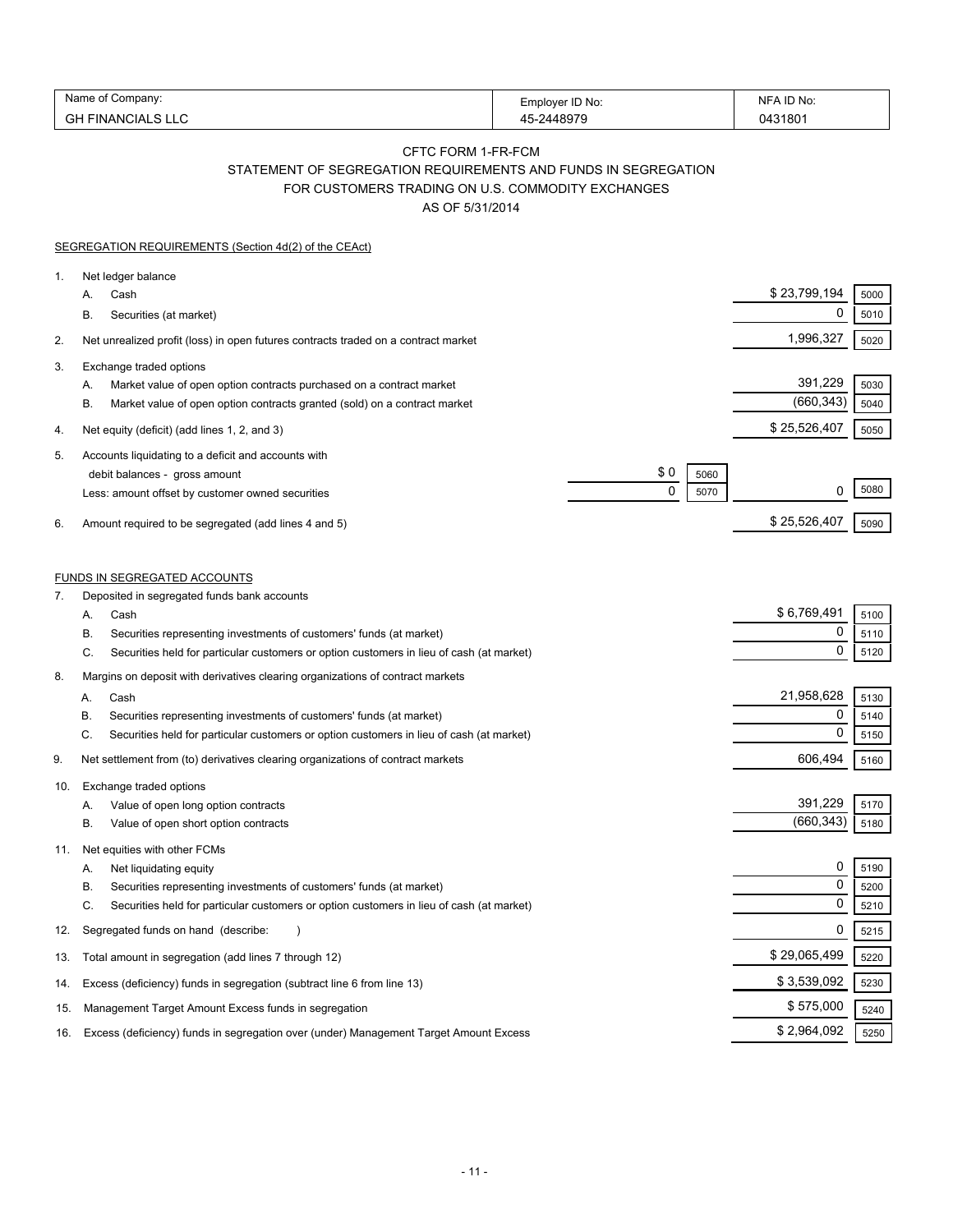| Name of Company:<br>' FINANCIALS LLU<br>GH | Employer ID No:<br>$-2448979$ | NFA ID No:<br>0431801 |
|--------------------------------------------|-------------------------------|-----------------------|
|--------------------------------------------|-------------------------------|-----------------------|

# CFTC FORM 1-FR-FCM STATEMENT OF SEGREGATION REQUIREMENTS AND FUNDS IN SEGREGATION FOR CUSTOMERS' DEALER OPTIONS ACCOUNTS AS OF 5/31/2014

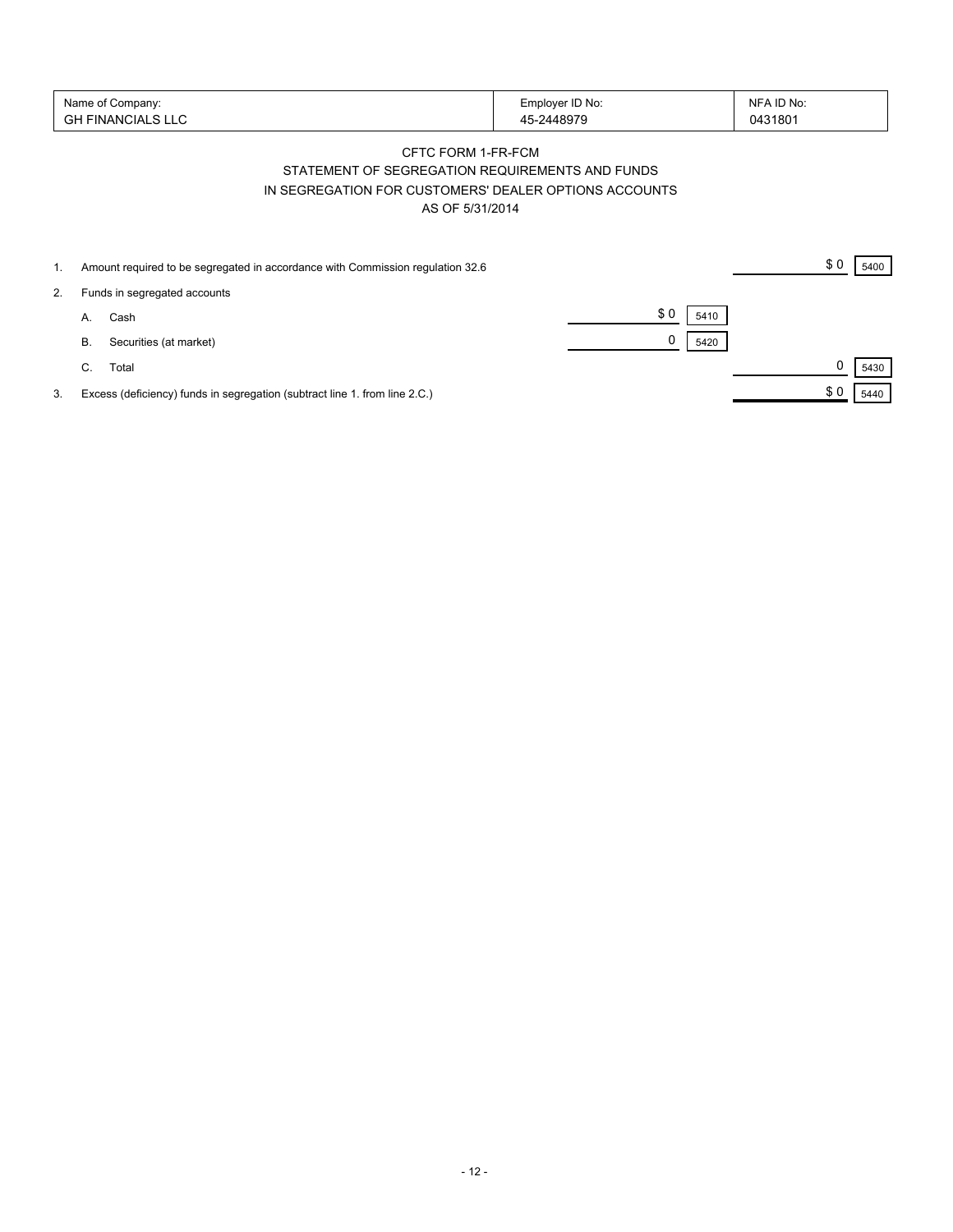| Name of Company:                                                                                                | Employer ID No:                                                  | NFA ID No:          |
|-----------------------------------------------------------------------------------------------------------------|------------------------------------------------------------------|---------------------|
| <b>GH FINANCIALS LLC</b>                                                                                        | 45-2448979                                                       | 0431801             |
|                                                                                                                 | CFTC FORM 1-FR-FCM                                               |                     |
|                                                                                                                 | STATEMENT OF SECURED AMOUNTS AND FUNDS HELD IN SEPARATE ACCOUNTS |                     |
|                                                                                                                 | PURSUANT TO COMMISSION REGULATION 30.7                           |                     |
|                                                                                                                 | AS OF 5/31/2014                                                  |                     |
|                                                                                                                 |                                                                  |                     |
| FOREIGN FUTURES AND FOREIGN OPTIONS SECURED AMOUNTS                                                             |                                                                  |                     |
| Amount required to be set aside pursuant to law, rule or                                                        |                                                                  |                     |
| regulation of a foreign government or a rule of a self-regulatory                                               |                                                                  |                     |
| organization authorized thereunder                                                                              |                                                                  | \$0<br>5605         |
|                                                                                                                 |                                                                  |                     |
| Net ledger balance - Foreign Futures and Foreign Option Trading - All Customers<br>1.<br>Cash<br>A.             |                                                                  | \$354,153           |
| В.<br>Securities (at market)                                                                                    |                                                                  | 5615                |
|                                                                                                                 |                                                                  | \$0<br>5617         |
| 2.<br>Net unrealized profit (loss) in open futures contracts traded on a foreign board of trade                 |                                                                  | \$545<br>5625       |
| 3.<br>Exchange traded options                                                                                   |                                                                  |                     |
| Market value of open option contracts purchased on a foreign board of trade<br>А.                               |                                                                  | \$0<br>5635         |
| Market value of open option contracts granted (sold) on a foreign board of trade<br>В.                          |                                                                  | 5637<br>\$0         |
| Net equity (deficit) (add lines 1, 2, and 3)<br>4.                                                              |                                                                  | \$354,698<br>5645   |
|                                                                                                                 |                                                                  |                     |
| Accounts liquidating to a deficit and accounts with<br>5.                                                       | \$0                                                              |                     |
| debit balances - gross amount                                                                                   | \$0                                                              | 5651                |
| Less: amount offset by customer owned securities                                                                |                                                                  | \$0<br>5652<br>5654 |
| Amount required to be set aside as the secured amount - Net Liquidating Equity Method (add lines 4 and 5)<br>6. |                                                                  | \$354,698<br>5655   |
| Greater of amount required to be set aside to a foreign jurisdiction (above) or line 6.<br>7.                   |                                                                  | \$354,698<br>5660   |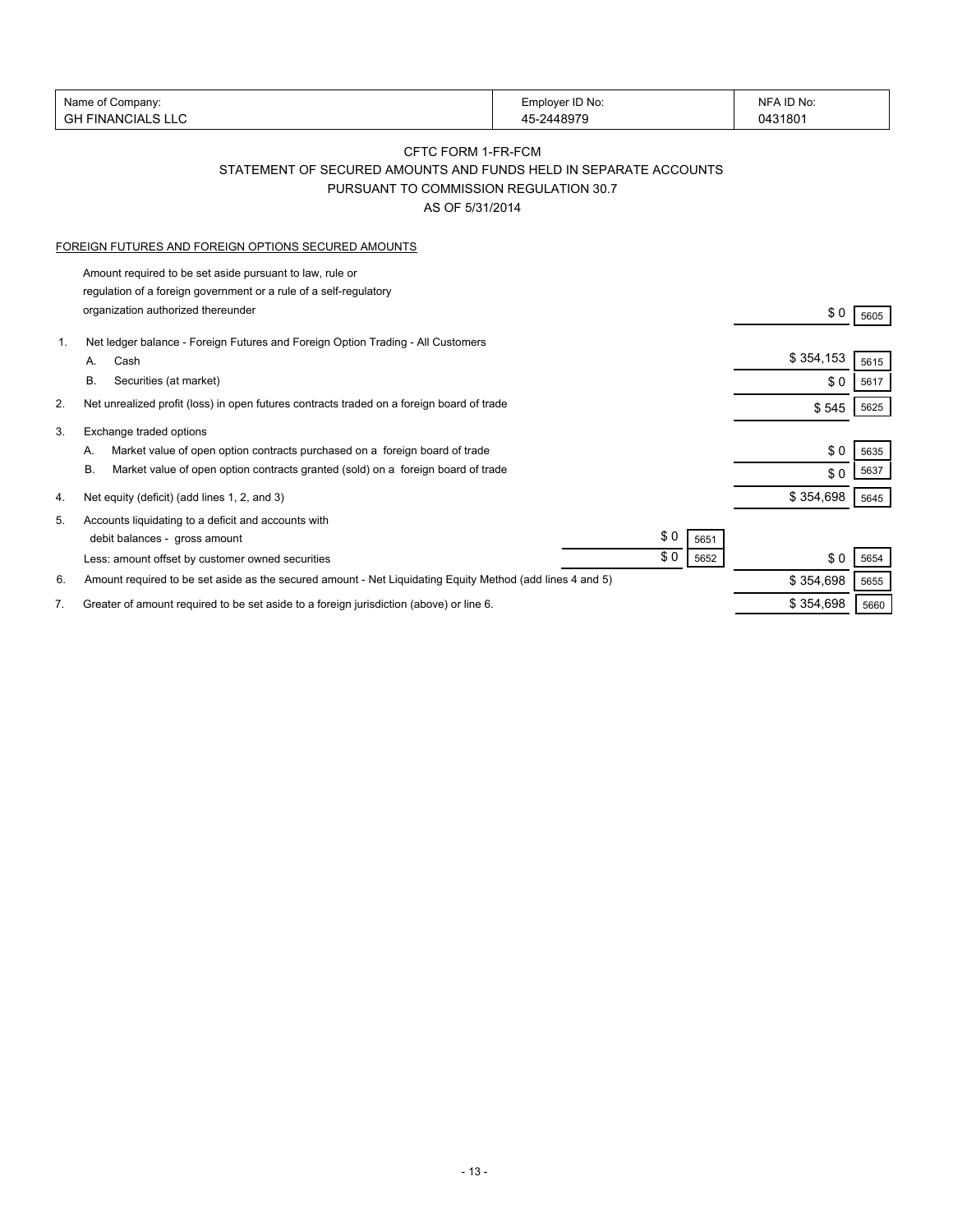| Name of Company:<br><b>GH FINANCIALS LLC</b>                                                                                                        | Employer ID No:<br>45-2448979 | NFA ID No:<br>0431801 |
|-----------------------------------------------------------------------------------------------------------------------------------------------------|-------------------------------|-----------------------|
| CFTC FORM 1-FR-FCM<br>STATEMENT OF SECURED AMOUNTS AND FUNDS HELD IN SEPARATE ACCOUNTS<br>PURSUANT TO COMMISSION REGULATION 30.7<br>AS OF 5/31/2014 |                               |                       |
| <b>FUNDS DEPOSITED IN SEPARATE REGULATION 30.7 ACCOUNTS</b>                                                                                         |                               |                       |
| Cash in Banks<br>$\mathbf{1}$ .                                                                                                                     |                               |                       |
| Banks located in the United States<br>А.                                                                                                            | \$519,838<br>5700             |                       |
| В.<br>Other banks qualified under Regulation 30.7<br>Name(s): See Attached<br>5710                                                                  | 0<br>5720                     | \$519,838<br>5730     |
| Securities<br>2.                                                                                                                                    |                               |                       |
| In safekeeping with banks located in the United States<br>А.                                                                                        | \$0<br>5740                   |                       |
| In safekeeping with other banks qualified under Regulation 30.7<br>В.<br>Name $(s)$ :<br>5750                                                       | 0<br>5760                     | 0<br>5770             |
| Equities with registered futures commission merchants<br>3.                                                                                         |                               |                       |
| Cash<br>А.                                                                                                                                          | \$100,201<br>5780             |                       |
| В.<br>Securities                                                                                                                                    | 0<br>5790<br>545              |                       |
| C.<br>Unrealized gain (loss) on open futures contracts<br>D.<br>Value of long option contracts                                                      | 5800<br>0<br>5810             |                       |
| Е.<br>Value of short option contracts                                                                                                               | 0<br>5815                     | 100,746<br>5820       |
| Amounts held by clearing organizations of foreign boards of trade<br>4.<br>Name $(s)$ :<br>5830                                                     |                               |                       |
| Cash<br>А.                                                                                                                                          | \$0<br>5840                   |                       |
| В<br>Securities                                                                                                                                     | 0<br>5850                     |                       |
| Amount due to (from) clearing organization - daily variation<br>C.                                                                                  | 0<br>5860                     |                       |
| Value of long option contracts<br>D.                                                                                                                | 0<br>5870                     |                       |
| Е.<br>Value of short option contracts                                                                                                               | 0<br>5875                     | 0<br>5880             |
| Amounts held by members of foreign boards of trade<br>5.<br>Name $(s)$ :<br>5890                                                                    |                               |                       |
| Cash<br>А.                                                                                                                                          | \$0<br>5900                   |                       |
| В.<br>Securities                                                                                                                                    | 0<br>5910                     |                       |
| C.<br>Unrealized gain (loss) on open futures contracts                                                                                              | 0<br>5920                     |                       |
| Value of long option contracts<br>D.                                                                                                                | 0<br>5930                     |                       |
| Е.<br>Value of short option contracts                                                                                                               | 0<br>5935                     | 0<br>5940             |
| Amounts with other depositories designated by a foreign board of trade<br>6.<br>Name $(s)$ :<br>5950                                                |                               | 0<br>5960             |
| Segregated funds on hand (describe):<br>7.                                                                                                          |                               | 0<br>5965             |
| Total funds in separate section 30.7 accounts<br>8.                                                                                                 |                               | \$620,584<br>5970     |
| Excess (deficiency) Set Aside Funds for Secured Amount (Subtract line 7 Secured Statement Page 1<br>9.<br>from line 8)                              |                               | \$265,886<br>5680     |
| Management Target Amount for Excess funds in separate 30.7 accounts<br>10.                                                                          |                               | 75,000<br>5980        |
| Excess (deficiency) funds in separate 30.7 accounts over (under) Management Target Excess<br>11.                                                    |                               | 190,886<br>5985       |